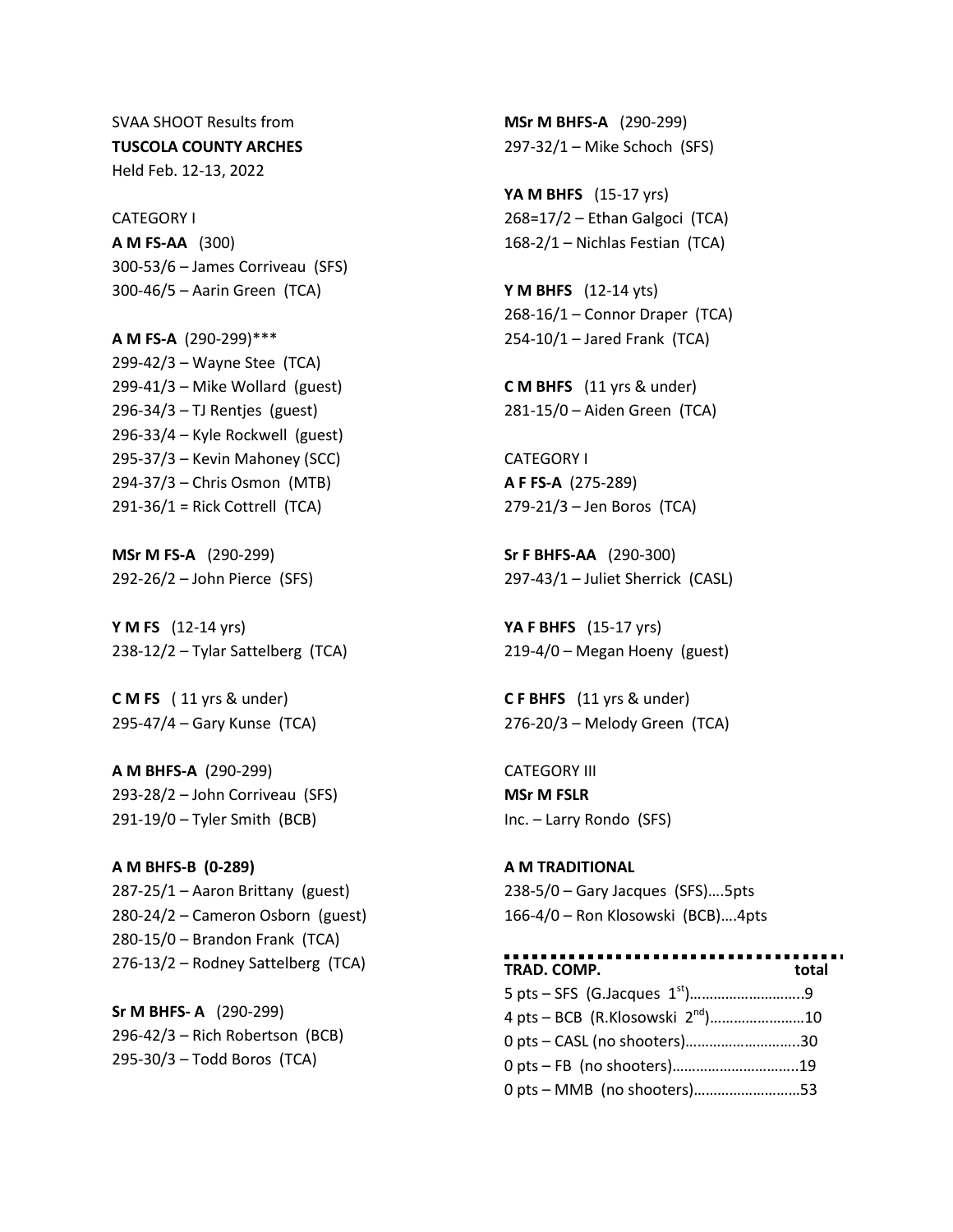#### **RIBBONS**

### BAY CITY BOWMEN

Rich Robertrson 1st Tyler Smith 2<sup>nd</sup> Ron Klosowski 2nd

# CAPITAL AREA SPORTSMENS Juliet Sherrick 1st

## MID-THUMB BOWMEN Chris Osmon 3rd

#### SAGINAW FIELD & STREAM

James Corriveau 1st John Corriveau 1st John Pierce 1st Gary Jacques 1st

# SHIAWASSEE CONSERVATION Kevin Mahoney 1st

## TUSCOLA COUNTY ARCHERS

Wayne Stee 1st Tylar Sattelberg 1st Gary Kunse 1st Brandon Frank  $1^{st}$ Ethan Galgoci 1st Connor Draper 1st Aiden Green 1st Jen Boros 1st Melody Green  $1^{st}$ Aarin Green 2<sup>nd</sup> Rodney Sattelberg 2<sup>nd</sup> Todd Boros 2<sup>nd</sup> Nichlas Festian 2nd Jared Frank 2<sup>nd</sup>